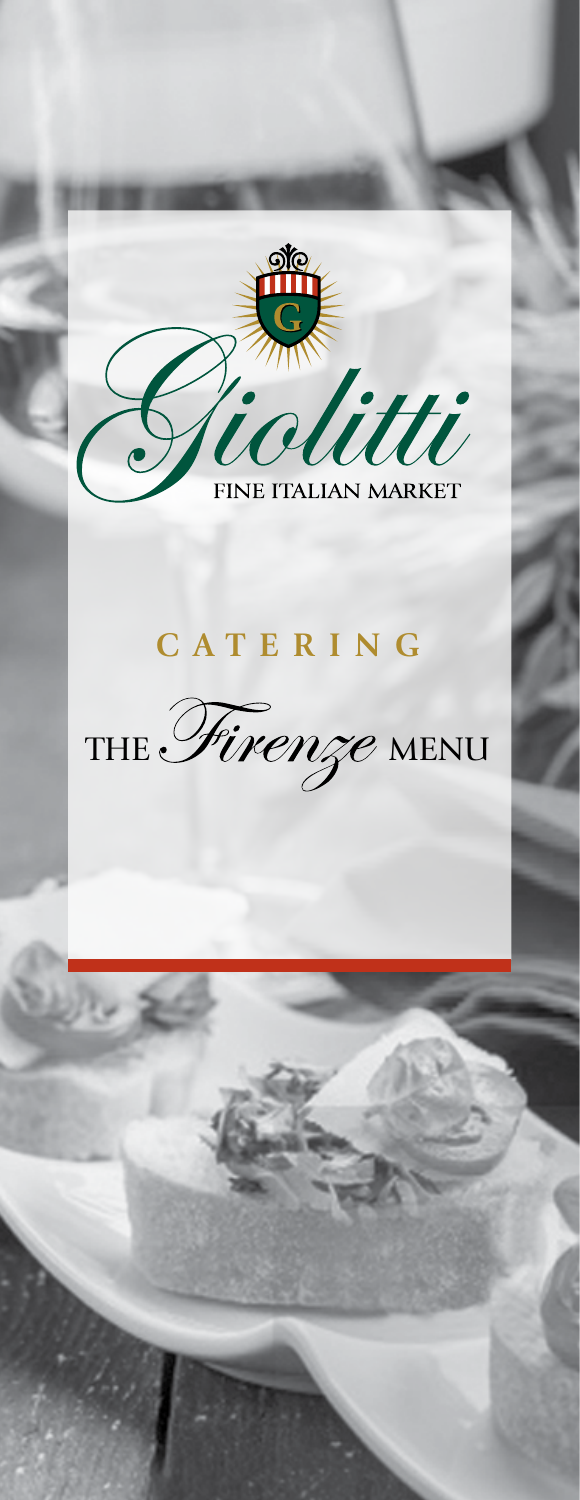

# *Getting Started*

What You Need to Know

### *Orders and Cancellations*

- Please give 48-hour notice.
- Cancellations must be made 24-hours in advance. Please phone in your order. *Do not* use e-mail to place orders.
- Pick-up and delivery orders must be paid for in advance unless other arrangements are authorized.
- Cash, major credit cards, corporate checks and personal checks accepted.
- There will be a 2% credit card fee added to all credit card purchases over \$100.00.

# *Delivery / Set-Up / Service*

- Delivery and set-up arrangements may be possible with at least 48-hour notice with fees base on party size and location *(note: some popular dates and times may not be available).*
- Service may be arranged with notice and catering order. Please call for rates and availability.

#### *Hours*

Monday - Saturday 10 - 6 / Sunday 11- 4

### *Contact us*

cheryl@GiolittiDeli.com (410) 266-8600 GiolittiDeli.com 2068 Somerville Road Annapolis, MD 21401



# STARTERS

12" Tray (serves 6 - 8) 14" Tray (serves 10 - 12) 16" Tray (serves 15 - 20)

# *Fresh Fruit Display*

12" - \$29.00 / 14" - \$49.00 / 16" - \$75.00

A combination of seasonal fresh fruit.

### *Fresh Fruit and Cheese Display* 12" - \$35.00 / 14" - \$59.00 / 16" - \$89.00

Fresh fruit display with a trio of cheeses and crispy Italian bread.

### *Antipasto*

#### 12" - \$39.00 / 14" - \$69.00 / 16" - \$105.00

*Includes:* grilled eggplant and zucchini, roasted red peppers, marinated mushrooms, artichoke hearts, olives, pepperoncini, cherry peppers, fresh mozzarella, salami, prosciutto and crispy baguette.

# *Seasonal Grilled Vegetable Display* - *market priced*

A beautiful, simply seasoned array of the seasons offerings.

### *Imported Italian Meat and Cheese*

#### 12" - \$50.00 / 14" - \$89.00 / 16" - \$130.00

Featuring a variety of specialty meats and cheeses, assorted olives and crispy baguettes.

### *Hot Maryland Crab Dip* - *market priced*

Rich and creamy with fresh baked baguette slices.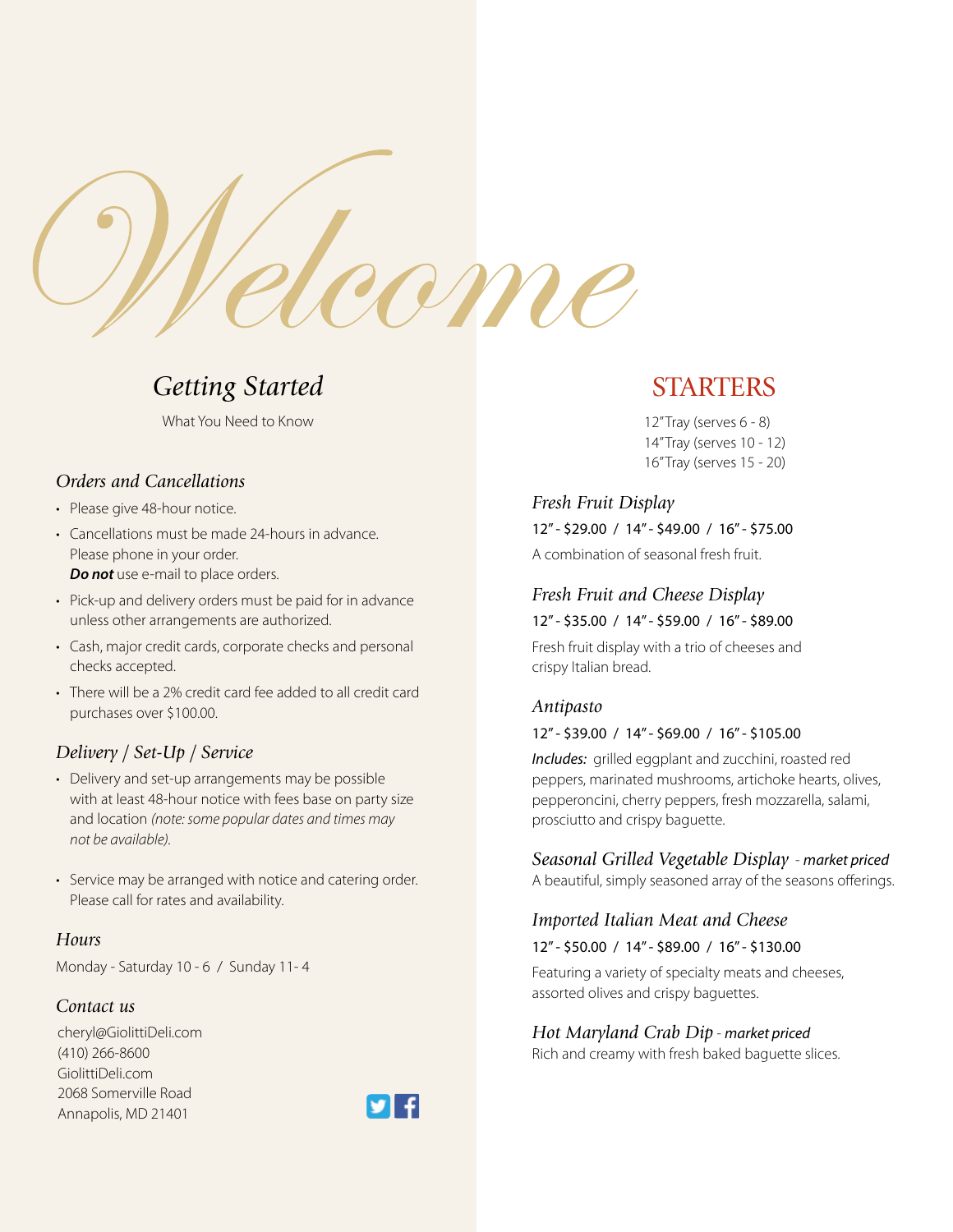# BUFFET PACKAGES

(10 person minimum, all prices are per person)

### *The Tuscan* - *our most requested!* - \$11.95

*Includes:* assorted focaccia sandwiches (finger-sized sandwiches on our fresh baked bread made up as 1/3 Italian cold cut, 1/3 turkey and Swiss with honey mustard and 1/3 grilled eggplant with fresh mozzarella), choice of pasta salad, homemade cookies or cannoli and set-ups.

# *The Gourmet* - \$11.95

*Includes:* assorted crispy Italian baguette sandwiches (made up as 1/3 roast beef and brie with creamy horseradish sauce, 1/3 smoked turkey and havarti with roasted red pepper mayo and 1/3 caprese), choice of pasta salad, homemade cookies or cannoli and set-ups.

# *The Caesar* - \$15.95

*Includes:* traditional Caesar salad with lemon-herb chicken breast strips, garlic parmesan braided bread, fresh fruit display, mini cannoli or cookies and set-ups.

# *The Basic Italian* - \$17.95

*Includes:* meatballs in sauce, grilled sausage, peppers and onions, pasta marinara, garden salad with Italian vinaigrette, garlic Parmesan bread, cookies and mini cannoli, set-ups.

# *The Pollo* - \$16.95

*Includes:* one selection from our chicken entrees with pasta, garden salad with Italian vinaigrette, garlic Parmesan braided bread, assorted mini desserts and set-ups.

# SANDWICH TRAYS

(24 hour notice)

# *Giolitti's Infamous Focaccia Sandwiches*

Our fresh baked rosemary focaccia bread as a combination of Italian cold cuts, turkey and Swiss with honey mustard and grilled eggplant with fresh mozzarella.

# \$70.00/half sheet

*(approximately 40 finger-sized sandwiches)*

# \$105.00/three quarter sheet

*(approximately 60 finger-sized sandwiches)*

# \$140.00/full sheet

*(approximately 80 finger-sized sandwiches)*

# *Baguette Sandwiches*

Our fresh baked baguettes made up as a combination of roast beef and brie with creamy horseradish sauce, smoked turkey and havarti with roasted red pepper mayo and caprese (fresh mozzarella/tomato and basil) with balsamic glaze.

\$30.00/per baguette (12 slices each)

# *Build-Your-Own Deli Tray*

(10 person minimum) - \$7.95 per person

A selection of three meats and two cheeses with mini Italian rolls, focaccia bread and condiments.

*Meat options:* roast beef, ham, honey ham, peppered ham, roast turkey, mesquite smoked turkey, corned beef, prosciutto, mortadella or Genoa salami.

*Cheese options:* American, Swiss, havarti, muenster or provolone.

# ENTREES

(10 person minimum, all prices are per person)

### *Chicken Saltimbocca* - \$7.95

Tender chicken breas t topped with prosciutto and provolone in a white wine-sage sauce served with pasta.

# *Chicken Marsala* - \$7.95

A classic rendition of chicken breast sauteed in a mushroom and marsala wine sauce served with pasta.

# *Chicken Parmesan* - \$7.95

Not breaded or fried! Simply topped with mozzarella and provolone and baked in marinara, served with pasta. *(available breaded upon request)*

### *Chicken Picatta* - \$7.95

Pan-seared in a lemon-caper sauce and served with pasta.

*Manicotti* - \$6.95 (2 per serving) Select from: cheese, fresh basil and cheese or spinach and cheese with marinara or Alfredo sauce.

*Canneloni* - \$7.95 (2 per serving) Seasoned beef filled fresh pasta with creamy aurora sauce.

*Cheese Filled Shells* - \$6.95 (3 per serving) Served with marinara.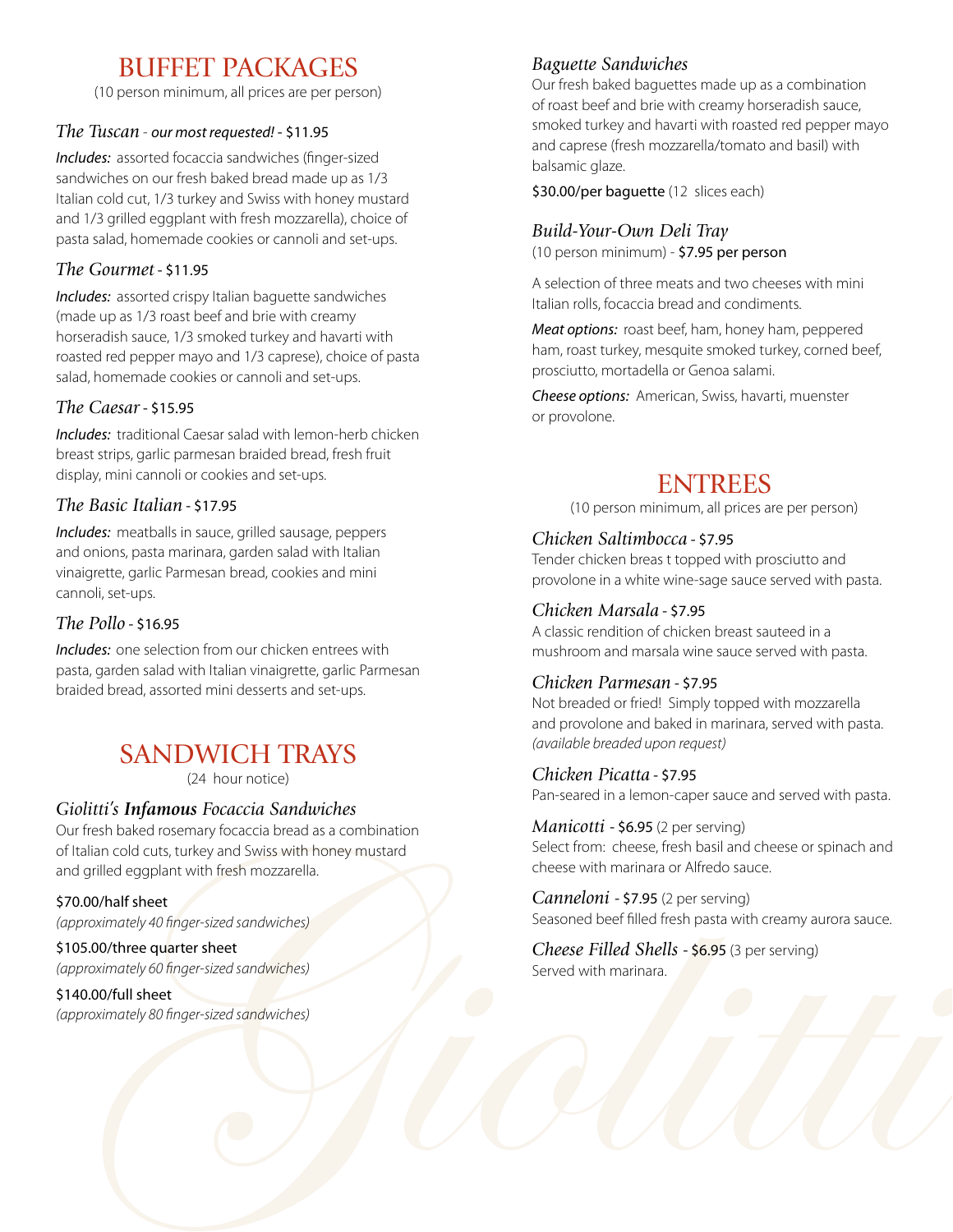# PASTA BY THE PAN

# *Meat Lasagna*

Small Pan (up to 9 servings) - \$45.00

Medium Pan (up to 24 servings) - \$75.00 Traditional beef with ricotta, parmesan, fresh mozzarella

# *Veggie Lasagna*

and marinara.

Small Pan (up to 9 servings) - \$45.00

Medium Pan (up to 24 servings) - \$75.00

Mushrooms, spinach and zucchini with ricotta, parmesan, fresh mozzarella and marinara.

# *Eggplant Lasagna*

Small Pan (up to 9 servings) - \$60.00

Medium Pan (up to 24 servings) - \$85.00

Layered and baked eggplant with ricotta, parmesan, fresh mozzarella and marinara.

# *New! Pasta Al Forno*

Small Pan (up to 9 servings) - \$38.00

Medium Pan (up to 24 servings) - \$69.00

Baked penne pasta with a creamy blend of Italian cheeses and fresh marinara.

# SALADS

(10 person minimum, all prices are per person)

*Garden with Italian Vinaigrette* - \$3.95

*Greek Garden* - \$4.95 / add chicken - \$7.95

*Traditional Caesar Salad* \$4.95 / add chicken \$7.95

*Caprese* - \$4.95

# *Pasta Salad* - \$3.95

### *Select from:*

- *•* tomato, mozzarella and basil
- sundried tomato with balsamic and pine nut
- Greek fusilli *(new and improved!):* shells with carrots, peas and celery in a creamy dressing
- cappelini with roasted tomato, garlic and basil
- farfalle with broccoli and carrots in a golden Italian dressing

# SIDES

(10 person minimum, all prices are per person)

*Meatballs with Marinara* - \$4.95 (3 per serving)

*Grilled Sausage, Peppers and Onions* - \$4.95

*Italian Roasted Potatoes* - \$4.95 *A variety of potatoes roasted with olive oil, sea-salt and rosemary.*

*Broccoli Rabe* - \$4.95

*Sauteed Asparagus* - \$4.95

*Sauteed Spinach* - \$4.95

# BREADS

(24 hour notice)

*Tuscan Rolls* - \$1.50 \$1.00/mini

*Tuscan Bread* - \$3.75 (our rustic Italian bread with a hint of wheat flour)

*Butter Rolls* - \$1.50 each

*Crispy Italian Baguette* - \$3.75 each

*Rosemary Focaccia Bread* - \$3.95 per pound

*Garlic Parmesan Braided Bread* - \$5.00 each

*Executive Garlic Bread*  (10 person minimum - \$1.95/per person)

Crispy Italian baguette, grilled, brushed with olive oil, rubbed with fresh garlic and seasoned with Italian herbs.

# DESSERTS

(48 hour notice)

*Assorted Mini Desserts*  \$1.50/each (add \$3.00 for a display tray) *Includes:* mini cannoli, mini cheesecakes, assorted cookies (chocolate chip, snickerdoodles, oatmeal raisin and peanut butter)

*Torta Giolitti* - \$25.00 A creamy gelato-style cake. *Select from:* cappuccino or key lime.

*Tiramisu* - \$35.00/half pan \$70.00/full pan Traditional espresso dipped savoiardi biscuits, mascarpone cheese and chocolate.

*Cheesecake* - \$28.00/10" round *Select from:* Ricotta or New York-style.